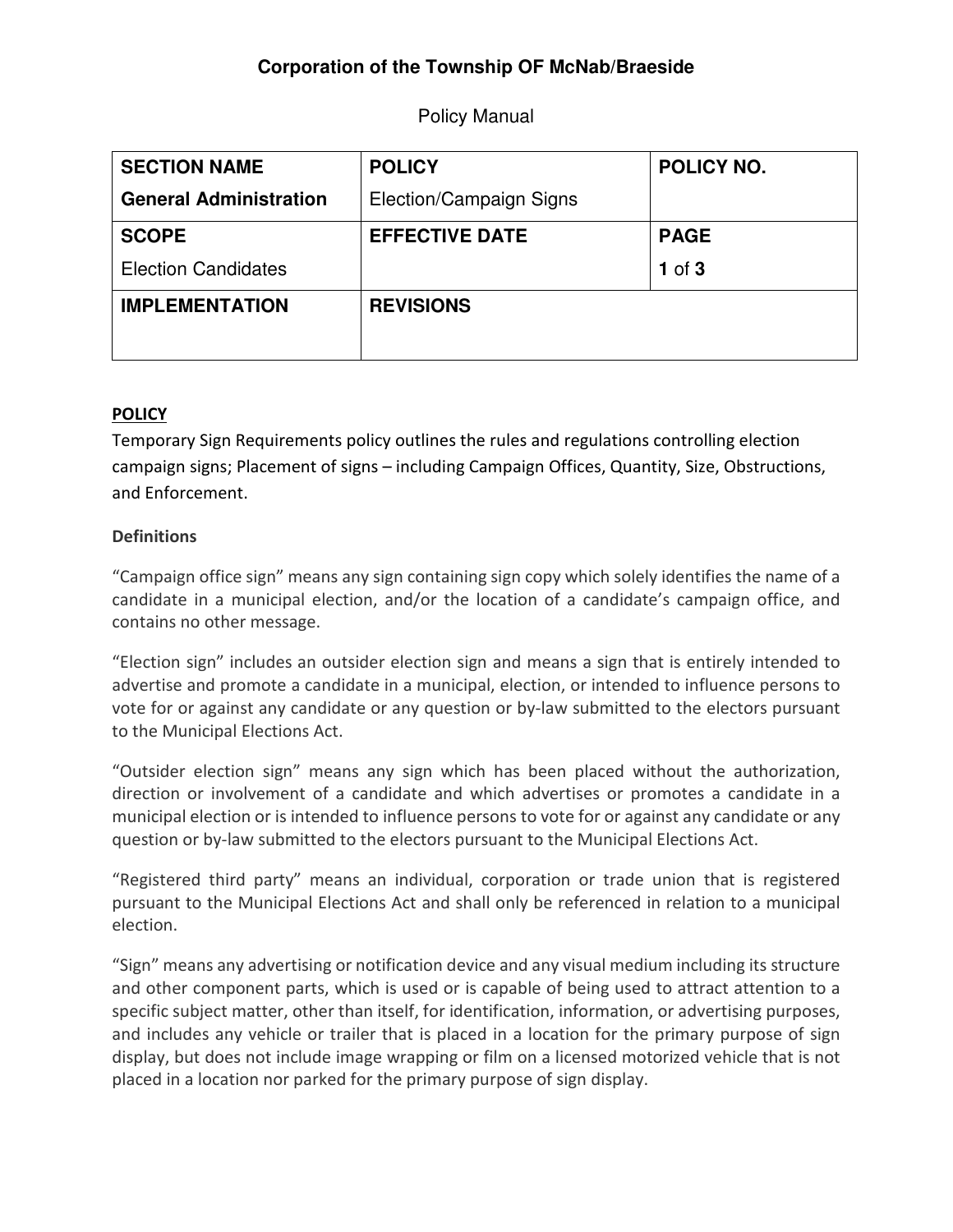# **Corporation of the Township OF McNab/Braeside**

Policy Manual

| <b>SECTION NAME</b>           | <b>POLICY</b>           | <b>POLICY NO.</b> |
|-------------------------------|-------------------------|-------------------|
| <b>General Administration</b> | Election/Campaign Signs |                   |
| <b>SCOPE</b>                  | <b>EFFECTIVE DATE</b>   | <b>PAGE</b>       |
| <b>Election Candidates</b>    |                         | 2 of 3            |
| <b>IMPLEMENTATION</b>         | <b>REVISIONS</b>        |                   |
|                               |                         |                   |

#### General Provisions

An election sign and a campaign office sign shall not be placed prior to 6 weeks before the day of a municipal election.

Candidates and registered third parties must remove all of their election signs and campaign office signs within seventy-two (72) hours following the closing of polls on Election Day.

An election sign is not permitted:

- On public lands with the exception of dedicated advertising space if permitted pursuant to the terms and conditions of any agreement between the owner or operator of the space;
- Municipally owned property;
- On a tree, utility pole or light standard;
- At a voting location;
- On a vehicle that is parked at any voting location;
- On a street in front of any voting location;
- Within 100m of a voting location;
- To obstruct the safe operation or visibility of vehicular traffic, cyclists or pedestrians, and must not obstruct sightlines; and
- Without the consent of the candidate to whom the sign relates or the registered third party advertiser responsible for the outsider election sign.

An election sign may only be placed with the consent of the owner of the lot; and the candidate and the registered third party to whom an election sign relates shall be responsible for the placement or display of the election sign.

The height of an election sign shall not exceed 1.0m.